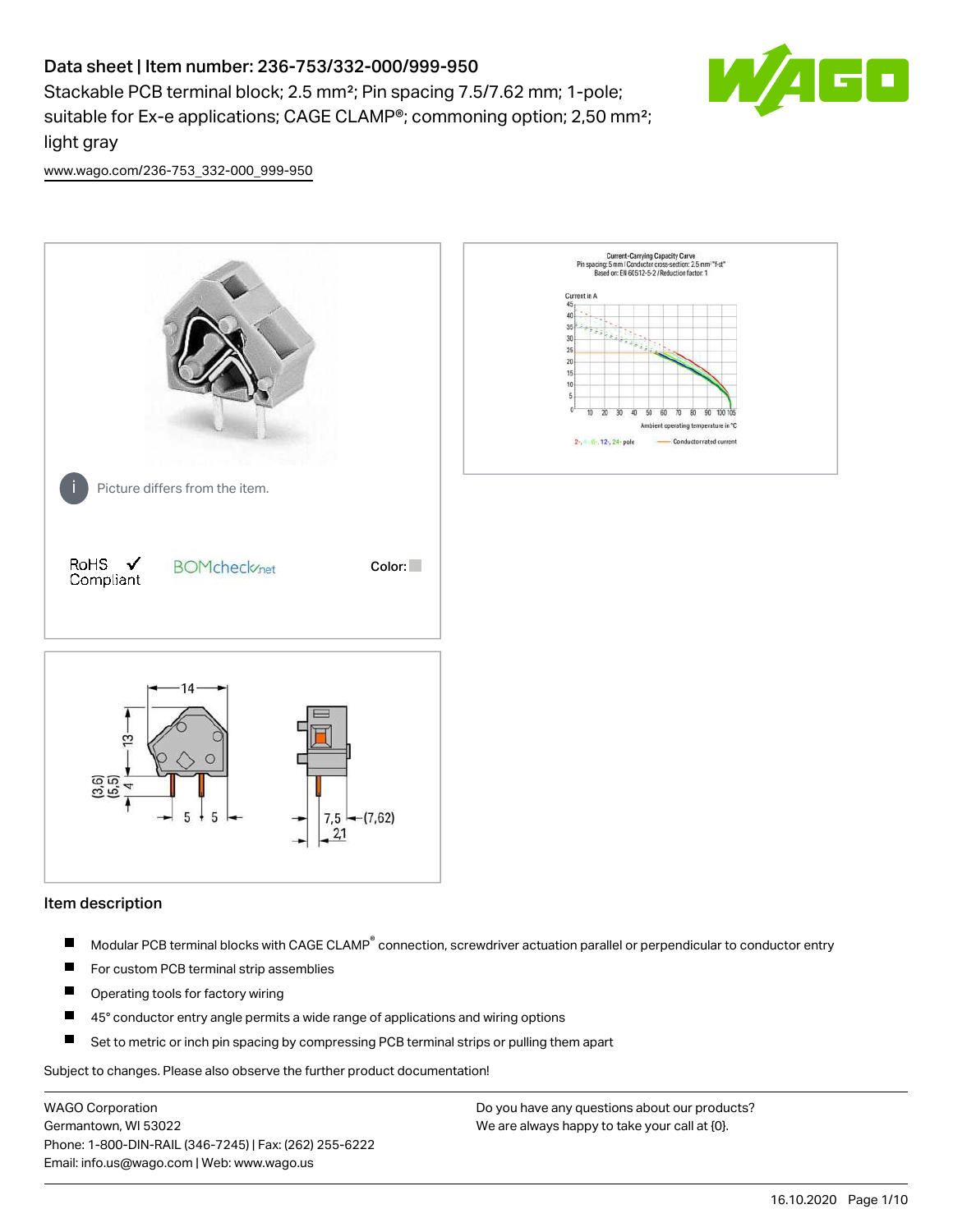

## Data Electrical data

#### Ex information

| Ratings per                | ATEX: PTB 06 ATEX 1061 U / IECEx: PTB 06.0042 U |  |
|----------------------------|-------------------------------------------------|--|
| Rated voltage EN (Ex e II) | 275 V                                           |  |
| Rated current (Ex e II)    | 16 A                                            |  |

## Connection data

| Connection technology                             | CAGE CLAMP®                            |
|---------------------------------------------------|----------------------------------------|
| <b>Actuation type</b>                             | Operating tool                         |
| Solid conductor                                   | $0.082.5$ mm <sup>2</sup> / 28  12 AWG |
| Fine-stranded conductor                           | $0.082.5$ mm <sup>2</sup> / 28  12 AWG |
| Fine-stranded conductor; with insulated ferrule   | $0.251.5$ mm <sup>2</sup>              |
| Fine-stranded conductor; with uninsulated ferrule | $0.251.5$ mm <sup>2</sup>              |
| Strip length                                      | $56$ mm $/ 0.20.24$ inch               |
| Conductor connection direction to PCB             | 45°                                    |
| Pole No.                                          | 1                                      |
| Total number of connection points                 | 1                                      |
| Total number of potentials                        | 1                                      |
| Number of connection types                        | 1                                      |
| Number of levels                                  | 1                                      |
| Note (conductor cross-section)                    | 12 AWG: THHN, THWN                     |

## Physical data

| Pin spacing                          | 7.5/7.62 mm / 0.295/0.3 inch |
|--------------------------------------|------------------------------|
| Width                                | 9.7 mm / 0.382 inch          |
| Height                               | 18.5 mm / 0.728 inch         |
| Height from the surface              | 13 mm / 0.512 inch           |
| Depth                                | 14 mm / 0.551 inch           |
| Solder pin length                    | $5.5 \,\mathrm{mm}$          |
| Solder pin dimensions                | $0.7 \times 0.7$ mm          |
| Drilled hole diameter with tolerance | 1.1 $(+0.1)$ mm              |

Subject to changes. Please also observe the further product documentation!

| <b>WAGO Corporation</b>                                | Do you have any questions about our products? |
|--------------------------------------------------------|-----------------------------------------------|
| Germantown, WI 53022                                   | We are always happy to take your call at {0}. |
| Phone: 1-800-DIN-RAIL (346-7245)   Fax: (262) 255-6222 |                                               |
| Email: info.us@wago.com   Web: www.wago.us             |                                               |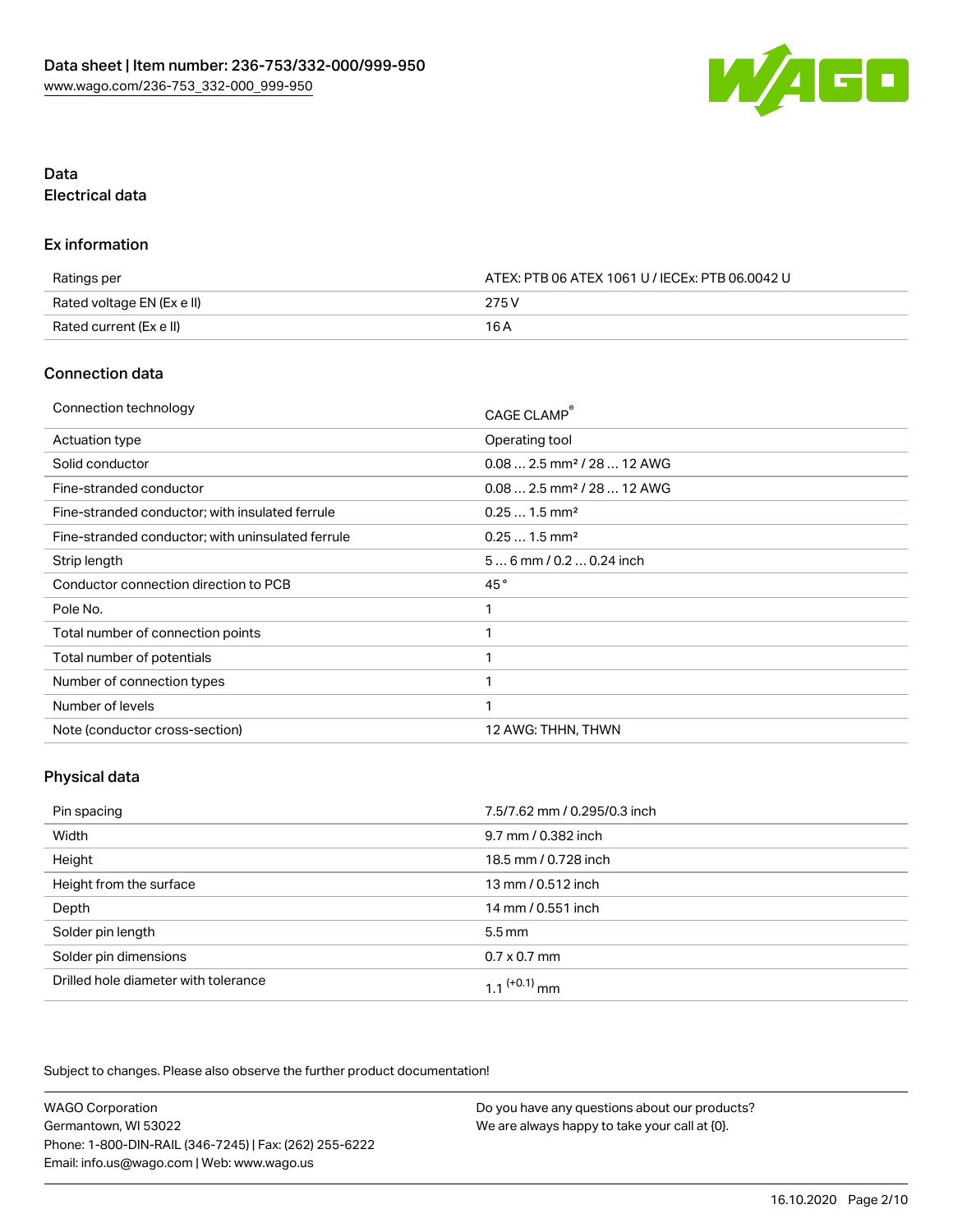

## PCB contact

| PCB contact                         | <b>THT</b>                          |
|-------------------------------------|-------------------------------------|
| Solder pin arrangement              | within the terminal block (in-line) |
| Number of solder pins per potential |                                     |

#### Material Data

| Color                       | light gray                            |
|-----------------------------|---------------------------------------|
| Material group              |                                       |
| Insulation material         | Polyamide (PA66)                      |
| Flammability class per UL94 | V <sub>0</sub>                        |
| Clamping spring material    | Chrome nickel spring steel (CrNi)     |
| Contact material            | Electrolytic copper $(E_{\text{Cl}})$ |
| Contact plating             | tin-plated                            |
| Fire load                   | 0.018 MJ                              |
| Weight                      | 1.1 <sub>g</sub>                      |

#### Environmental Requirements

| Limit temperature range | $-60+105 °C$ |  |
|-------------------------|--------------|--|
|-------------------------|--------------|--|

#### Commercial data

| Product Group         | 4 (Printed Circuit) |
|-----------------------|---------------------|
| Packaging type        | <b>BOX</b>          |
| Country of origin     | CН                  |
| <b>GTIN</b>           | 4044918783804       |
| Customs tariff number | 85369010000         |

## Approvals / Certificates

#### Ex-Approvals

| Logo                  | Approval                                                                                 | <b>Additional Approval Text</b> | Certificate<br>name |
|-----------------------|------------------------------------------------------------------------------------------|---------------------------------|---------------------|
| <b>AE<sub>y</sub></b> | <b>AEx</b><br>UL International Germany GmbH c/o Physikalisch<br>Technische Bundesanstalt | UL 60079                        | E185892<br>sec.3    |
|                       | <b>ATEx</b>                                                                              | EN 60079                        | PTB 06              |
|                       | Physikalisch Technische Bundesanstalt (PTB)                                              |                                 | Atex 1061           |
|                       | Subject to changes. Please also observe the further product documentation!               |                                 |                     |

 $\mathfrak p$ ject to changes. Please also observe the further product documentatio

WAGO Corporation Germantown, WI 53022 Phone: 1-800-DIN-RAIL (346-7245) | Fax: (262) 255-6222 Email: info.us@wago.com | Web: www.wago.us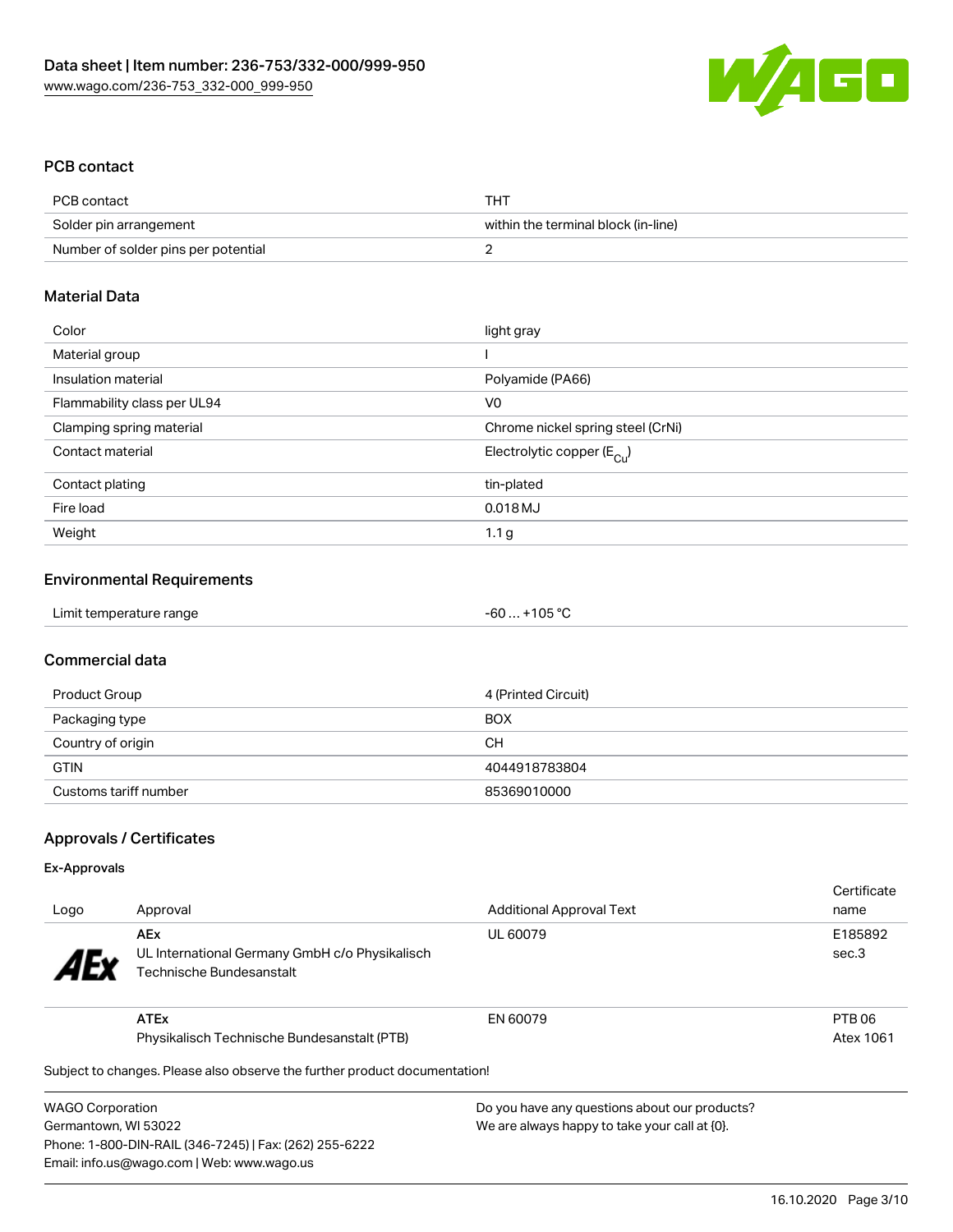## Data sheet | Item number: 236-753/332-000/999-950 [www.wago.com/236-753\\_332-000\\_999-950](http://www.wago.com/236-753_332-000_999-950)





**IECEx** 

IECEx Physikalisch Technische Bundesanstalt

IEC 60079 IECEx PTB 06.0042U

U (II 2 G Ex eII bzw. I M2 Ex eI)

Counterpart

Compatible products

tools

|         | Item no.: 210-657<br>Operating tool; Blade: 3.5 x 0.5 mm; with a partially insulated shaft; short; multicoloured         | www.wago.com/210-657 |
|---------|--------------------------------------------------------------------------------------------------------------------------|----------------------|
|         | Item no.: 210-658<br>Operating tool; Blade: 3.5 x 0.5 mm; with a partially insulated shaft; angled; short; multicoloured | www.wago.com/210-658 |
|         | Item no.: 210-720<br>Operating tool; Blade: 3.5 x 0.5 mm; with a partially insulated shaft; multicoloured                | www.wago.com/210-720 |
|         | Item no.: 236-332<br>Operating tool; natural                                                                             | www.wago.com/236-332 |
|         | Item no.: 236-335<br>Operating tool; gray                                                                                | www.wago.com/236-335 |
| ferrule |                                                                                                                          |                      |
|         | Item no.: 216-101<br>Ferrule; Sleeve for 0.5 mm <sup>2</sup> / AWG 22; uninsulated; electro-tin plated; silver-colored   | www.wago.com/216-101 |
|         | Item no.: 216-102<br>Ferrule; Sleeve for 0.75 mm <sup>2</sup> / AWG 20; uninsulated; electro-tin plated; silver-colored  | www.wago.com/216-102 |
|         | Item no.: 216-103<br>Ferrule; Sleeve for 1 mm <sup>2</sup> / AWG 18; uninsulated; electro-tin plated                     | www.wago.com/216-103 |
|         | Item no.: 216-104<br>Ferrule; Sleeve for 1.5 mm <sup>2</sup> / AWG 16; uninsulated; electro-tin plated; silver-colored   | www.wago.com/216-104 |
|         | Item no.: 216-121<br>Ferrule; Sleeve for 0.5 mm <sup>2</sup> / AWG 22; uninsulated; electro-tin plated; silver-colored   | www.wago.com/216-121 |
|         |                                                                                                                          |                      |

Subject to changes. Please also observe the further product documentation!

WAGO Corporation Germantown, WI 53022 Phone: 1-800-DIN-RAIL (346-7245) | Fax: (262) 255-6222 Email: info.us@wago.com | Web: www.wago.us Do you have any questions about our products? We are always happy to take your call at {0}.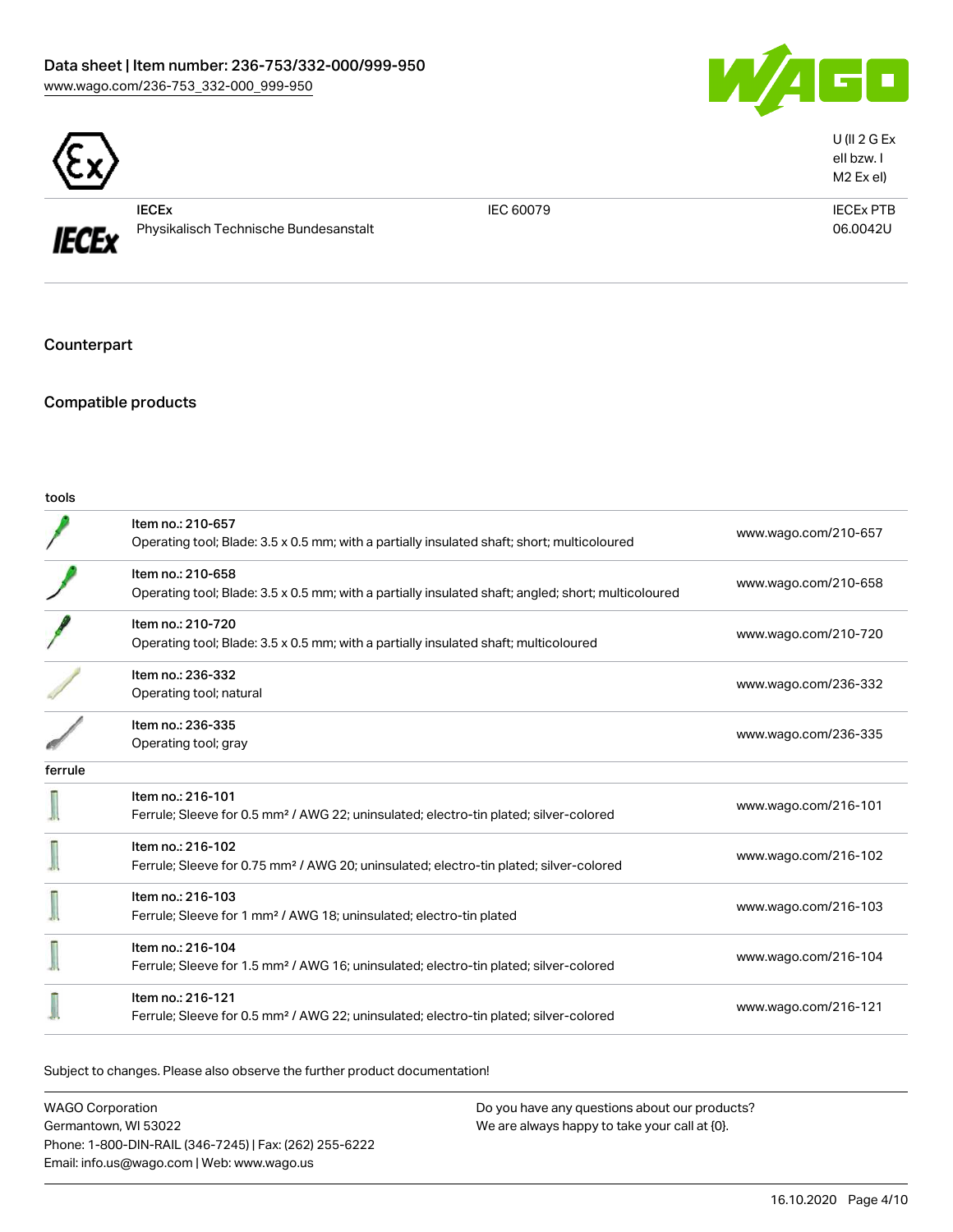## Data sheet | Item number: 236-753/332-000/999-950

[www.wago.com/236-753\\_332-000\\_999-950](http://www.wago.com/236-753_332-000_999-950)



| Item no.: 216-122<br>Ferrule; Sleeve for 0.75 mm <sup>2</sup> / AWG 20; uninsulated; electro-tin plated; silver-colored                                                                           | www.wago.com/216-122 |
|---------------------------------------------------------------------------------------------------------------------------------------------------------------------------------------------------|----------------------|
| Item no.: 216-123<br>Ferrule; Sleeve for 1 mm <sup>2</sup> / AWG 18; uninsulated; electro-tin plated; silver-colored                                                                              | www.wago.com/216-123 |
| Item no.: 216-124<br>Ferrule; Sleeve for 1.5 mm <sup>2</sup> / AWG 16; uninsulated; electro-tin plated                                                                                            | www.wago.com/216-124 |
| Item no.: 216-131<br>Ferrule; Sleeve for 0.25 mm <sup>2</sup> / AWG 24; uninsulated; electro-tin plated; silver-colored                                                                           | www.wago.com/216-131 |
| Item no.: 216-132<br>Ferrule; Sleeve for 0.34 mm <sup>2</sup> / AWG 24; uninsulated; electro-tin plated                                                                                           | www.wago.com/216-132 |
| Item no.: 216-141<br>Ferrule; Sleeve for 0.5 mm <sup>2</sup> / 20 AWG; uninsulated; electro-tin plated; electrolytic copper; gastight<br>crimped; acc. to DIN 46228, Part 1/08.92                 | www.wago.com/216-141 |
| Item no.: 216-142<br>Ferrule; Sleeve for 0.75 mm <sup>2</sup> / 18 AWG; uninsulated; electro-tin plated; electrolytic copper; gastight<br>crimped; acc. to DIN 46228, Part 1/08.92                | www.wago.com/216-142 |
| Item no.: 216-143<br>Ferrule; Sleeve for 1 mm <sup>2</sup> / AWG 18; uninsulated; electro-tin plated; electrolytic copper; gastight<br>crimped; acc. to DIN 46228, Part 1/08.92                   | www.wago.com/216-143 |
| Item no.: 216-144<br>Ferrule; Sleeve for 1.5 mm <sup>2</sup> / AWG 16; uninsulated; electro-tin plated; electrolytic copper; gastight<br>crimped; acc. to DIN 46228, Part 1/08.92; silver-colored | www.wago.com/216-144 |
| Item no.: 216-151<br>Ferrule; Sleeve for 0.25 mm <sup>2</sup> / AWG 24; uninsulated; electro-tin plated                                                                                           | www.wago.com/216-151 |
| Item no.: 216-152<br>Ferrule; Sleeve for 0.34 mm <sup>2</sup> / AWG 24; uninsulated; electro-tin plated                                                                                           | www.wago.com/216-152 |
| Item no.: 216-201<br>Ferrule; Sleeve for 0.5 mm <sup>2</sup> / 20 AWG; insulated; electro-tin plated; white                                                                                       | www.wago.com/216-201 |
| Item no.: 216-202<br>Ferrule; Sleeve for 0.75 mm <sup>2</sup> / 18 AWG; insulated; electro-tin plated; gray                                                                                       | www.wago.com/216-202 |
| Item no.: 216-203<br>Ferrule; Sleeve for 1 mm <sup>2</sup> / AWG 18; insulated; electro-tin plated; red                                                                                           | www.wago.com/216-203 |
| Item no.: 216-204<br>Ferrule; Sleeve for 1.5 mm <sup>2</sup> / AWG 16; insulated; electro-tin plated; black                                                                                       | www.wago.com/216-204 |
| Item no.: 216-221<br>Ferrule; Sleeve for 0.5 mm <sup>2</sup> / 20 AWG; insulated; electro-tin plated; white                                                                                       | www.wago.com/216-221 |
| Item no.: 216-222<br>Ferrule; Sleeve for 0.75 mm <sup>2</sup> / 18 AWG; insulated; electro-tin plated; gray                                                                                       | www.wago.com/216-222 |
| Item no.: 216-223<br>Ferrule; Sleeve for 1 mm <sup>2</sup> / AWG 18; insulated; electro-tin plated; red                                                                                           | www.wago.com/216-223 |
| Subject to changes. Please also observe the further product documentation!                                                                                                                        |                      |
| <b>WAGO Corporation</b><br>Do you have any questions about our products?                                                                                                                          |                      |

Germantown, WI 53022 Phone: 1-800-DIN-RAIL (346-7245) | Fax: (262) 255-6222 Email: info.us@wago.com | Web: www.wago.us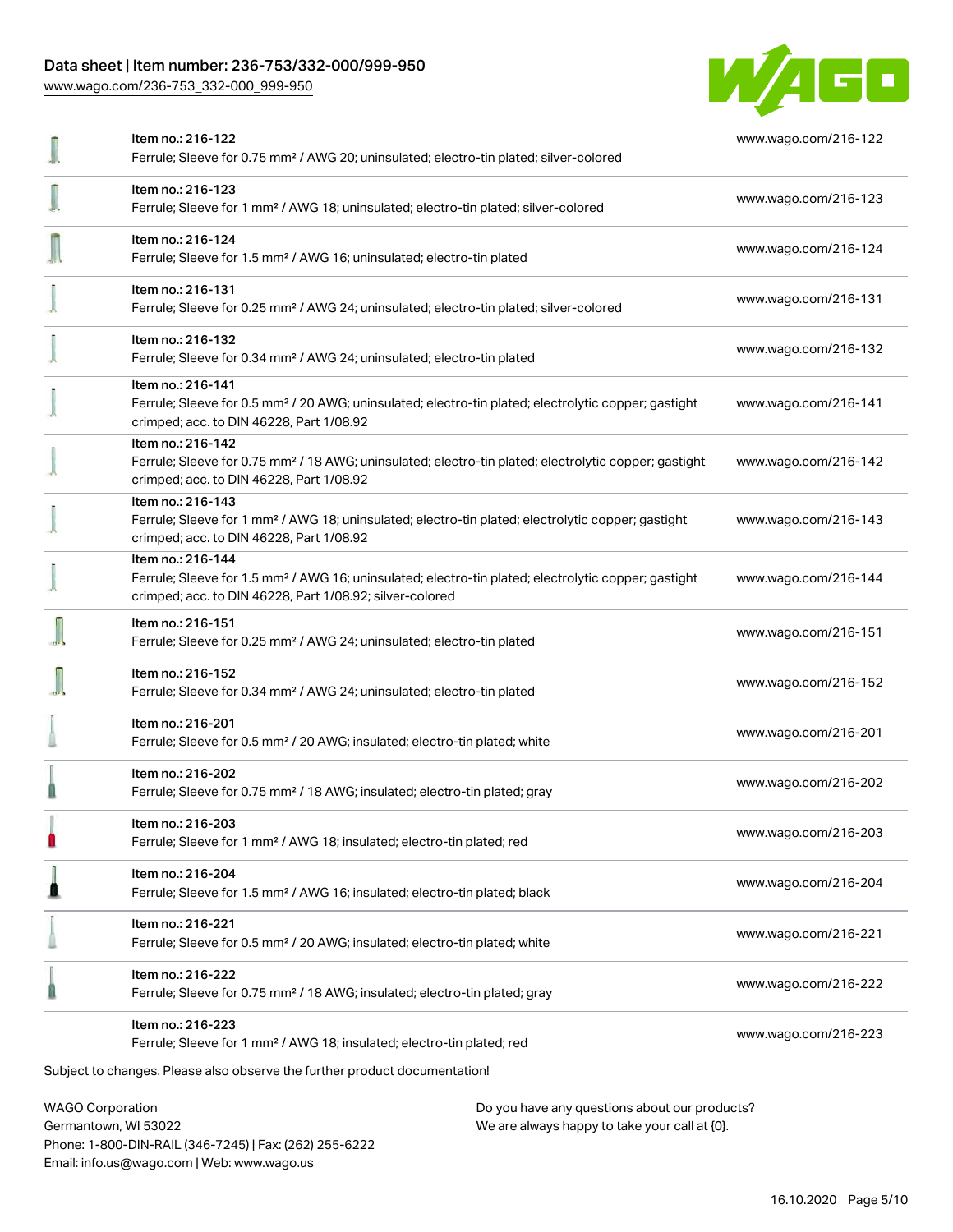## Data sheet | Item number: 236-753/332-000/999-950 [www.wago.com/236-753\\_332-000\\_999-950](http://www.wago.com/236-753_332-000_999-950)

I



| <b>Marking accessories</b> |                                                                                                                                                                                                         |                      |
|----------------------------|---------------------------------------------------------------------------------------------------------------------------------------------------------------------------------------------------------|----------------------|
|                            | Item no.: 231-161<br>Testing plug module with contact stud; for 236 Series; Pin spacing 7.5 mm / 0.295 in; gray                                                                                         | www.wago.com/231-161 |
|                            | Item no.: 231-125<br>Testing plug module with contact stud; Pin spacing 7.62 mm / 0.3 in; 2,50 mm <sup>2</sup> ; orange                                                                                 | www.wago.com/231-125 |
| check                      |                                                                                                                                                                                                         |                      |
|                            | Item no.: 216-322<br>Ferrule; Sleeve for 0.34 mm <sup>2</sup> / 22 AWG; insulated; electro-tin plated; green                                                                                            | www.wago.com/216-322 |
|                            | Item no.: 216-321<br>Ferrule; Sleeve for 0.25 mm <sup>2</sup> / AWG 24; insulated; electro-tin plated; yellow                                                                                           | www.wago.com/216-321 |
|                            | Item no.: 216-302<br>Ferrule; Sleeve for 0.34 mm <sup>2</sup> / 22 AWG; insulated; electro-tin plated; green                                                                                            | www.wago.com/216-302 |
|                            | Item no.: 216-301<br>Ferrule; Sleeve for 0.25 mm <sup>2</sup> / AWG 24; insulated; electro-tin plated; yellow                                                                                           | www.wago.com/216-301 |
|                            | Item no.: 216-284<br>Ferrule; Sleeve for 1.5 mm <sup>2</sup> / AWG 16; insulated; electro-tin plated; electrolytic copper; gastight<br>crimped; acc. to DIN 46228, Part 4/09.90; black                  | www.wago.com/216-284 |
|                            | Item no.: 216-264<br>Ferrule; Sleeve for 1.5 mm <sup>2</sup> / AWG 16; insulated; electro-tin plated; electrolytic copper; gastight<br>crimped; acc. to DIN 46228, Part 4/09.90; black                  | www.wago.com/216-264 |
|                            | Item no.: 216-263<br>Ferrule; Sleeve for 1 mm <sup>2</sup> / AWG 18; insulated; electro-tin plated; electrolytic copper; gastight crimped; www.wago.com/216-263<br>acc. to DIN 46228, Part 4/09.90; red |                      |
|                            | Item no.: 216-262<br>Ferrule; Sleeve for 0.75 mm <sup>2</sup> / 18 AWG; insulated; electro-tin plated; electrolytic copper; gastight<br>crimped; acc. to DIN 46228, Part 4/09.90; gray                  | www.wago.com/216-262 |
|                            | Item no.: 216-244<br>Ferrule; Sleeve for 1.5 mm <sup>2</sup> / AWG 16; insulated; electro-tin plated; electrolytic copper; gastight<br>crimped; acc. to DIN 46228, Part 4/09.90; black                  | www.wago.com/216-244 |
|                            | Item no.: 216-243<br>Ferrule; Sleeve for 1 mm <sup>2</sup> / AWG 18; insulated; electro-tin plated; electrolytic copper; gastight crimped; www.wago.com/216-243<br>acc. to DIN 46228, Part 4/09.90; red |                      |
|                            | Item no.: 216-242<br>Ferrule; Sleeve for 0.75 mm <sup>2</sup> / 18 AWG; insulated; electro-tin plated; electrolytic copper; gastight<br>crimped; acc. to DIN 46228, Part 4/09.90; gray                  | www.wago.com/216-242 |
|                            | Item no.: 216-241<br>Ferrule; Sleeve for 0.5 mm <sup>2</sup> / 20 AWG; insulated; electro-tin plated; electrolytic copper; gastight<br>crimped; acc. to DIN 46228, Part 4/09.90; white                  | www.wago.com/216-241 |
|                            | Item no.: 216-224<br>Ferrule; Sleeve for 1.5 mm <sup>2</sup> / AWG 16; insulated; electro-tin plated; black                                                                                             | www.wago.com/216-224 |
|                            |                                                                                                                                                                                                         |                      |

Subject to changes. Please also observe the further product documentation!

| <b>WAGO Corporation</b>                                | Do you have any questions about our products? |
|--------------------------------------------------------|-----------------------------------------------|
| Germantown, WI 53022                                   | We are always happy to take your call at {0}. |
| Phone: 1-800-DIN-RAIL (346-7245)   Fax: (262) 255-6222 |                                               |
| Email: info.us@wago.com   Web: www.wago.us             |                                               |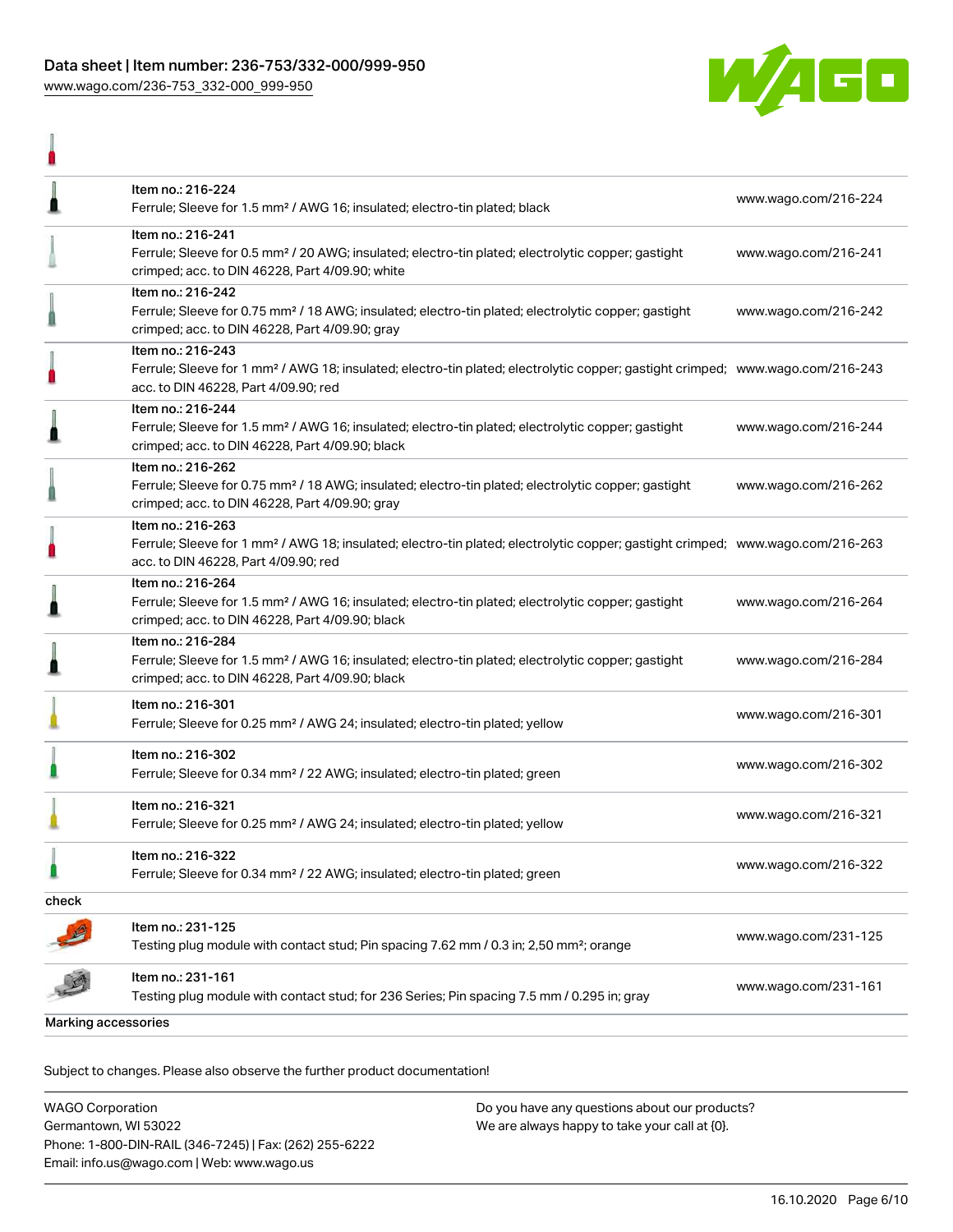

|                                                         | Item no.: 210-332/750-020<br>Marking strips; as a DIN A4 sheet; MARKED; 1-20 (80x); Height of marker strip: 3 mm; Strip length 182<br>mm; Horizontal marking; Self-adhesive; white<br>Item no.: 210-332/762-020<br>Marking strips; as a DIN A4 sheet; MARKED; 1-20 (80x); Height of marker strip: 3 mm; Strip length 182<br>mm; Horizontal marking; Self-adhesive; white |             | www.wago.com/210-332<br>/750-020<br>www.wago.com/210-332<br>/762-020 |          |
|---------------------------------------------------------|--------------------------------------------------------------------------------------------------------------------------------------------------------------------------------------------------------------------------------------------------------------------------------------------------------------------------------------------------------------------------|-------------|----------------------------------------------------------------------|----------|
|                                                         |                                                                                                                                                                                                                                                                                                                                                                          |             |                                                                      |          |
| <b>Downloads</b><br>Documentation                       |                                                                                                                                                                                                                                                                                                                                                                          |             |                                                                      |          |
| <b>Additional Information</b><br>Technical explanations |                                                                                                                                                                                                                                                                                                                                                                          | Apr 3, 2019 | pdf<br>3.6 MB                                                        | Download |
| <b>CAD files</b>                                        |                                                                                                                                                                                                                                                                                                                                                                          |             |                                                                      |          |
| CAD data                                                |                                                                                                                                                                                                                                                                                                                                                                          |             |                                                                      |          |
|                                                         | 2D/3D Models 236-753/332-000/999-950                                                                                                                                                                                                                                                                                                                                     |             | <b>URL</b>                                                           | Download |
| <b>CAE</b> data                                         |                                                                                                                                                                                                                                                                                                                                                                          |             |                                                                      |          |
| EPLAN Data Portal 236-753/332-000/999-950               |                                                                                                                                                                                                                                                                                                                                                                          | <b>URL</b>  | Download                                                             |          |
| <b>PCB Design</b>                                       |                                                                                                                                                                                                                                                                                                                                                                          |             |                                                                      |          |
| Symbol and Footprint 236-753/332-000/999-950            |                                                                                                                                                                                                                                                                                                                                                                          | <b>URL</b>  | Download                                                             |          |
|                                                         | CAx data for your PCB design, consisting of "schematic symbols and PCB footprints",<br>allow easy integration of the WAGO component into your development environment.                                                                                                                                                                                                   |             |                                                                      |          |
| Supported formats:                                      |                                                                                                                                                                                                                                                                                                                                                                          |             |                                                                      |          |
|                                                         | Accel EDA 14 & 15                                                                                                                                                                                                                                                                                                                                                        |             |                                                                      |          |
| Ш<br>Altium 6 to current version                        |                                                                                                                                                                                                                                                                                                                                                                          |             |                                                                      |          |
| Ш<br>Cadence Allegro                                    |                                                                                                                                                                                                                                                                                                                                                                          |             |                                                                      |          |
|                                                         | DesignSpark                                                                                                                                                                                                                                                                                                                                                              |             |                                                                      |          |
| a ka                                                    | Eagle Libraries                                                                                                                                                                                                                                                                                                                                                          |             |                                                                      |          |
| п<br>KiCad                                              |                                                                                                                                                                                                                                                                                                                                                                          |             |                                                                      |          |
|                                                         | Mentor Graphics BoardStation                                                                                                                                                                                                                                                                                                                                             |             |                                                                      |          |
| ш                                                       | Mentor Graphics Design Architect                                                                                                                                                                                                                                                                                                                                         |             |                                                                      |          |
| ш                                                       | Mentor Graphics Design Expedition 99 and 2000                                                                                                                                                                                                                                                                                                                            |             |                                                                      |          |
| ш                                                       | OrCAD 9.X PCB and Capture                                                                                                                                                                                                                                                                                                                                                |             |                                                                      |          |
|                                                         | Subject to changes. Please also observe the further product documentation!                                                                                                                                                                                                                                                                                               |             |                                                                      |          |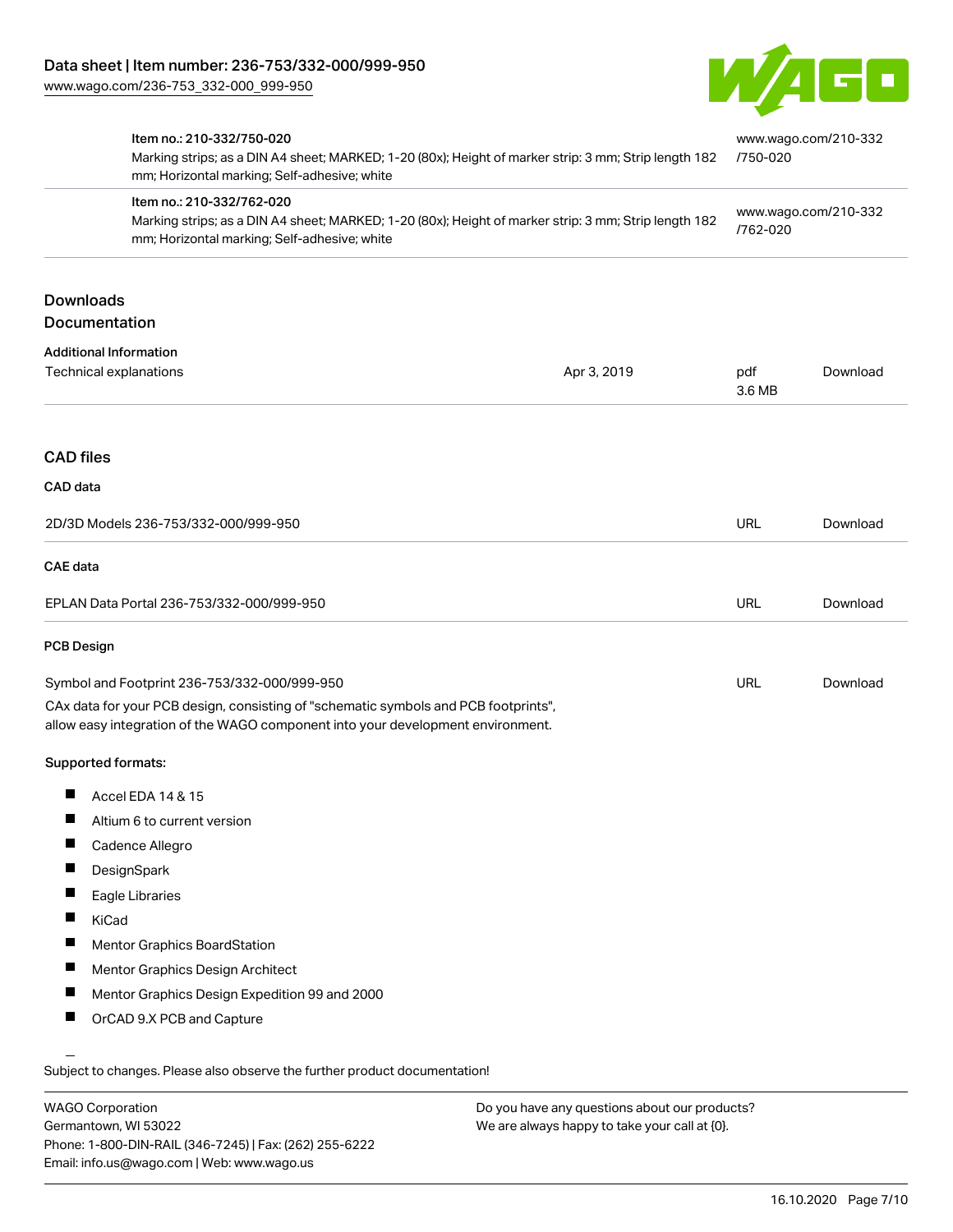

- $\blacksquare$ PADS PowerPCB 3, 3.5, 4.X, and 5.X
- $\blacksquare$ PADS PowerPCB and PowerLogic 3.0
- $\blacksquare$ PCAD 2000, 2001, 2002, 2004, and 2006
- $\blacksquare$ Pulsonix 8.5 or newer
- $\blacksquare$ STL
- $\blacksquare$ 3D STEP
- $\blacksquare$ TARGET 3001!
- $\blacksquare$ View Logic ViewDraw
- $\blacksquare$ Quadcept
- П Zuken CadStar 3 and 4
- $\blacksquare$ Zuken CR-5000 and CR-8000

PCB Component Libraries (EDA), PCB CAD Library Ultra Librarian

#### Installation Notes

#### Conductor termination



Inserting a conductor via 3.5 mm screwdriver.

Screwdriver actuation parallel to conductor entry.



screwdriver.

Screwdriver actuation perpendicular to

conductor entry.



Subject to changes. Please also observe the further product documentation!

WAGO Corporation Germantown, WI 53022 Phone: 1-800-DIN-RAIL (346-7245) | Fax: (262) 255-6222 Email: info.us@wago.com | Web: www.wago.us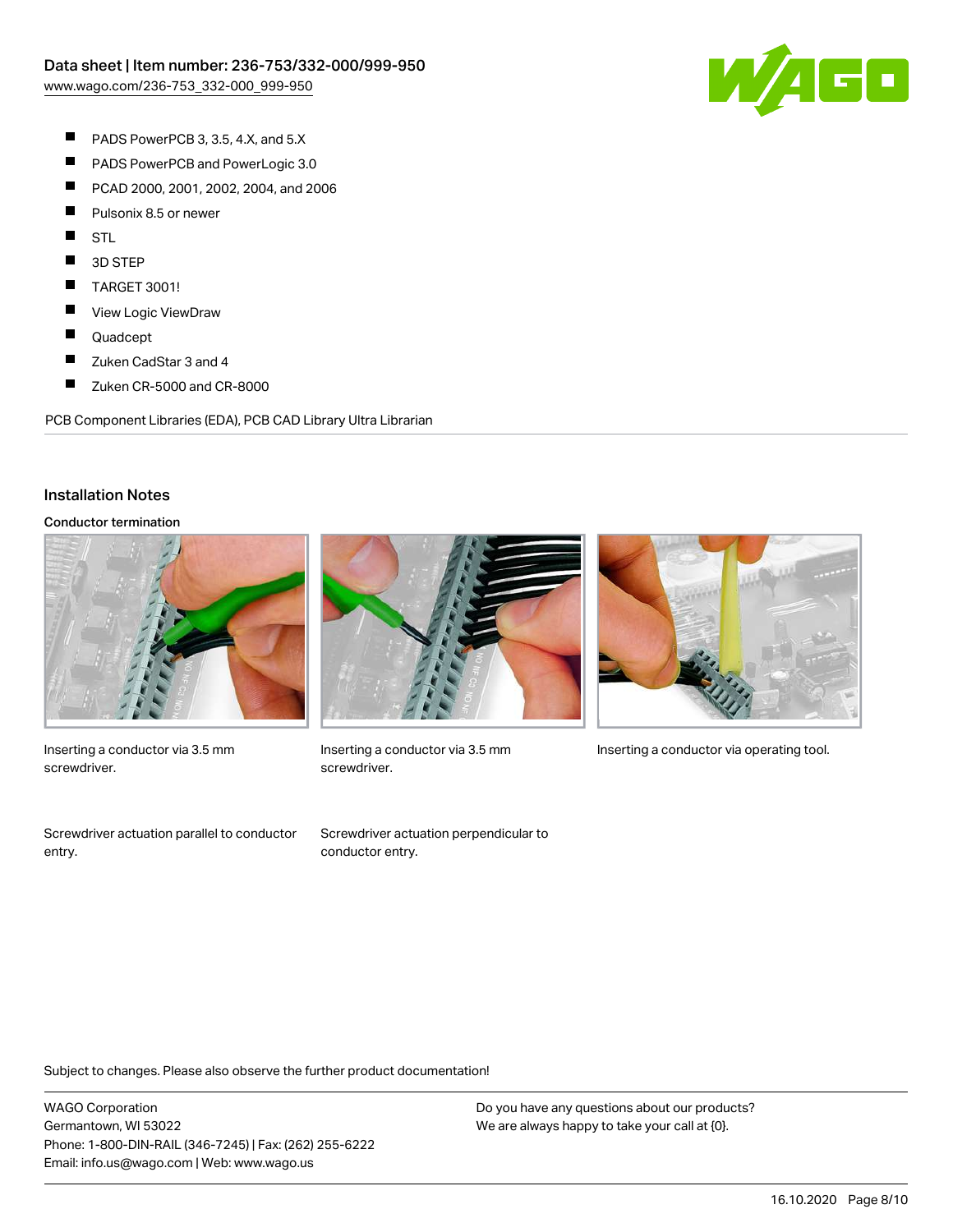



Compared to standard screwdrivers, these operating tools are far more convenient for wiring PCB terminal strips at factory.

Installation



PCB Terminal Strips placed behind each other save space – staggering them by half the pin spacing simplifies subsequent wiring of the first row.

Installation

Subject to changes. Please also observe the further product documentation!

WAGO Corporation Germantown, WI 53022 Phone: 1-800-DIN-RAIL (346-7245) | Fax: (262) 255-6222 Email: info.us@wago.com | Web: www.wago.us